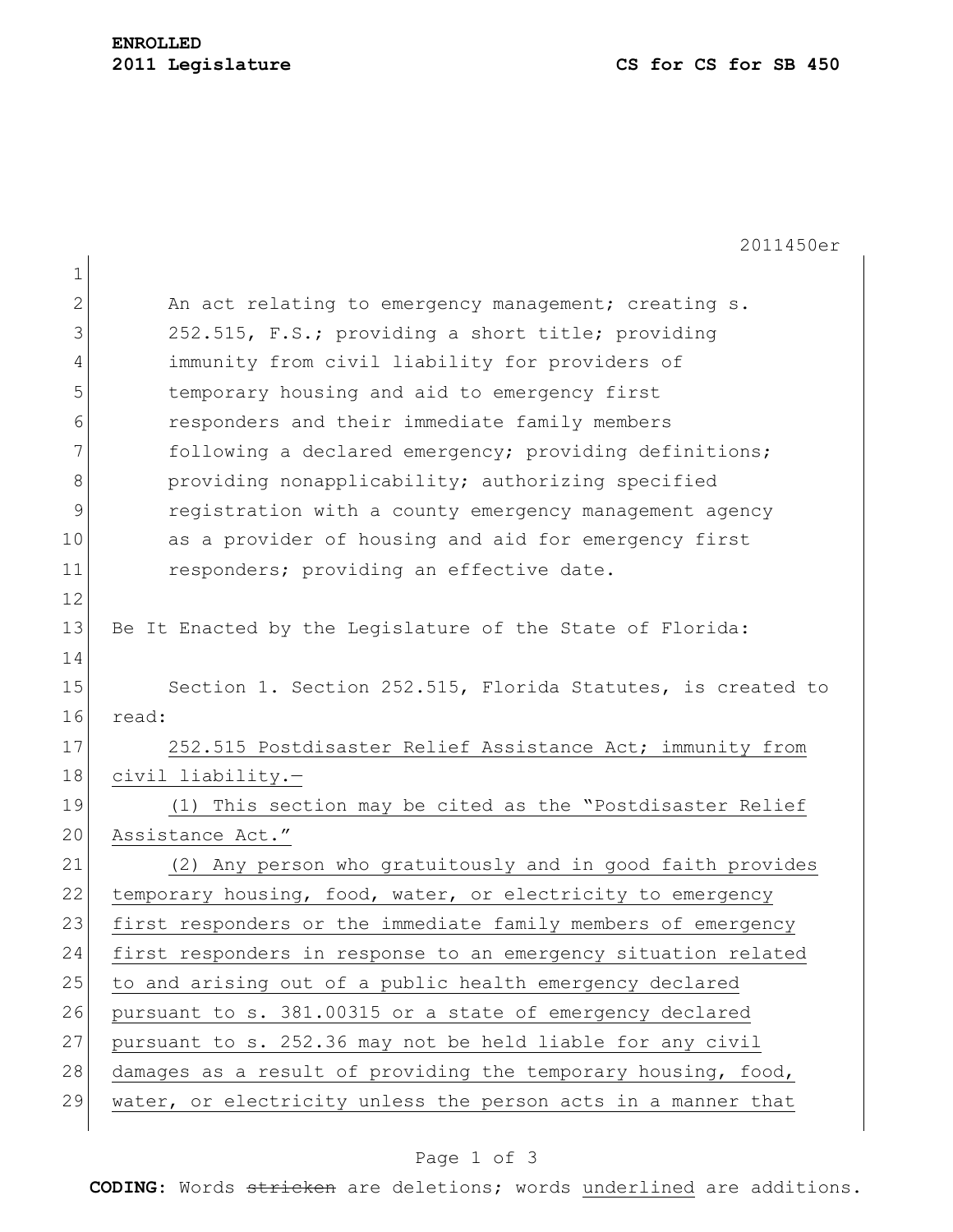|    | 2011450er                                                        |
|----|------------------------------------------------------------------|
| 30 | demonstrates a reckless disregard for the consequences of        |
| 31 | another.                                                         |
| 32 | (3) As used in this section, the term:                           |
| 33 | (a) "Emergency first responder" means:                           |
| 34 | 1. A physician licensed under chapter 458.                       |
| 35 | 2. An osteopathic physician licensed under chapter 459.          |
| 36 | 3. A chiropractic physician licensed under chapter 460.          |
| 37 | 4. A podiatric physician licensed under chapter 461.             |
| 38 | 5. A dentist licensed under chapter 466.                         |
| 39 | 6. An advanced registered nurse practitioner certified           |
| 40 | under s. 464.012.                                                |
| 41 | 7. A physician assistant licensed under s. 458.347 or s.         |
| 42 | 459.022.                                                         |
| 43 | 8. A worker employed by a public or private hospital in the      |
| 44 | state.                                                           |
| 45 | 9. A paramedic as defined in s. 401.23(17).                      |
| 46 | 10. An emergency medical technician as defined in s.             |
| 47 | $401.23(11)$ .                                                   |
| 48 | 11. A firefighter as defined in s. 633.30.                       |
| 49 | 12. A law enforcement officer as defined in s. 943.10.           |
| 50 | 13. A member of the Florida National Guard.                      |
| 51 | 14. Any other personnel designated as emergency personnel        |
| 52 | by the Governor pursuant to a declared emergency.                |
| 53 | (b) "Immediate family member" means any parent, spouse,          |
| 54 | child, or sibling.                                               |
| 55 | (4) The immunity provided by this section does not apply to      |
| 56 | damages as a result of any act or omission:                      |
| 57 | (a) That occurs more than 6 months after the declaration of      |
| 58 | the public health emergency pursuant to s. 381.00315 or state of |
|    |                                                                  |

## Page 2 of 3

**CODING**: Words stricken are deletions; words underlined are additions.